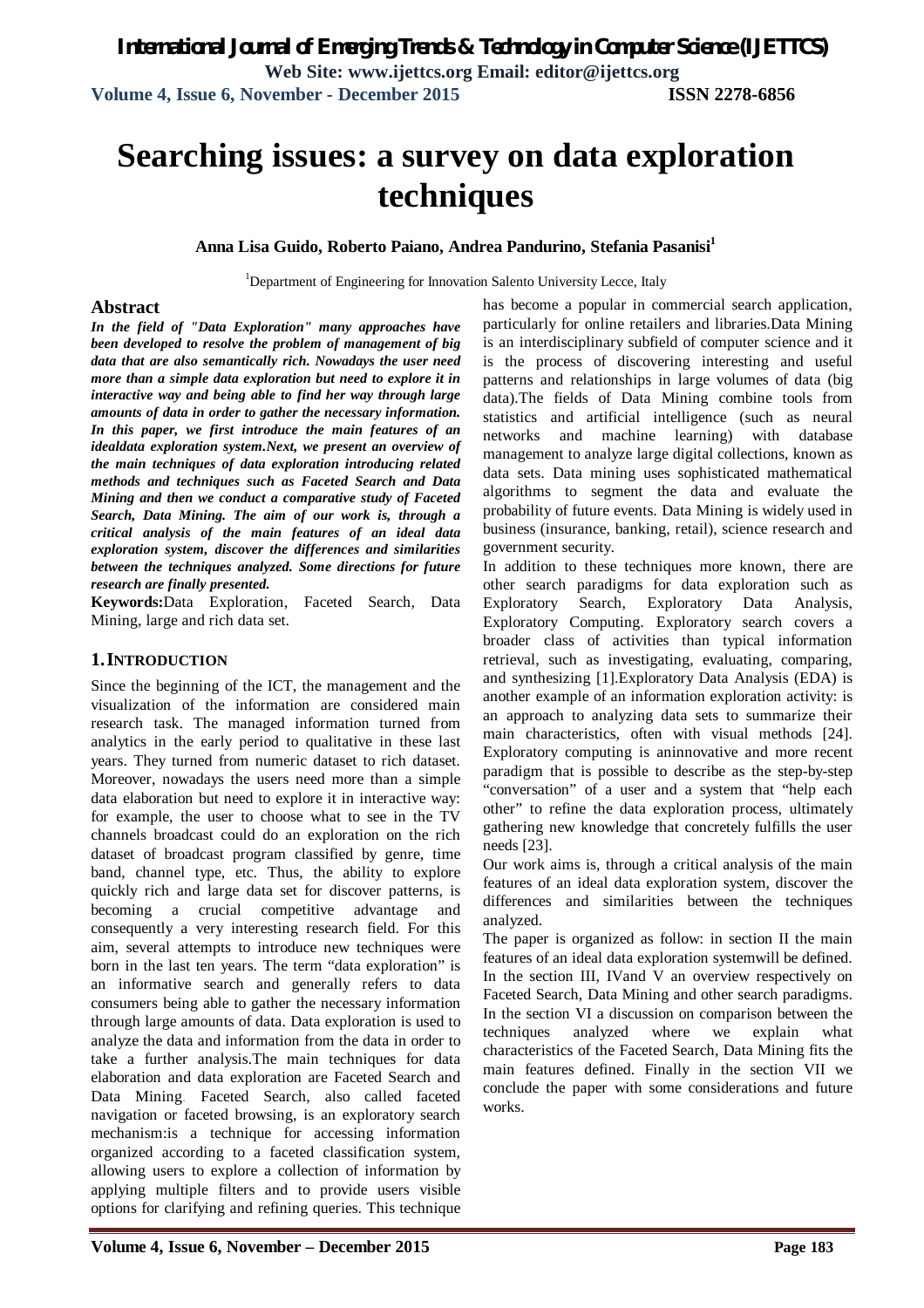### *International Journal of Emerging Trends & Technology in Computer Science (IJETTCS)* **Web Site: www.ijettcs.org Email: editor@ijettcs.org Volume 4, Issue 6, November - December 2015 ISSN 2278-6856**

### **2.MAIN FEATURES OF AN IDEAL DATA EXPLORATION SYSTEM.**

In order to understand the similarities and the differences between the several techniques of data exploration it is very useful to define the main featuresfor to obtain an idealdata exploration system. It is clear that the reported main features are derived by the common needs of users that have to explore and understand large and rich data set with or without a specific goal.There are several approaches of the users during the exploration [6]:

- **Investigation and inspiration seeking**: the user who has an ill-defined idea of what to look forandthrough the exploration of the dataset moves on, she refines, focuses, expands or changes her initial attitude;
- **Researching**: the user who wants to refine or verify some research hypothesis, or she is looking for research hypothesis;
- **Leisure browsing and learning:**the user who wants to stroll around to augment her knowledge about the dataset and can to do a serendipitous discovery;
- **Supervision and decision-making**:the user who needs to understand "how things are going" to decide about something ();
- **Set comparison**: the user needs to compare two phenomena, under various perspectives.

Regardless if the user is a domain expert or not, when he/she explores a dataset he/she explores the vision (provided by the dataset designer) of the domain and not the domain information itself. Thus, in general the exploration of a dataset is equivalent to search something in a complex unknown environment. Thus, the possibility to organize information in several categorieshelps the user to have a guide to explore the dataset and helps to have a multilevel overview of contained information.

The user needs to be assisted during his/her exploration so the interactivity and the suggestion about the possible next research may be a useful help for the users.

In order to understand the dataset structure and the contained data, it is important to provide to the user analytics information such as count of selected items, percentage, etc., about how many contents fill in the specific category (or categories) selected. This kind of information allows the user to comprehend the dataset and drive his/her next interaction to refine the selection data. In order to provide to the users an intuitive way to explore the data, the explorative portal allows organizing entire information in a subset related to the information categories and their distributions. Thus the user has the perception how the several categories interact on the data and the mutual influences between the categories themselves.As it regards the set definition it is very important to have the possibility to understand what is the current set and to modify the starting set ones user understand its next selection and working with set properties. It is also important to be able to understand characteristics of the set (for example correlation between information also with limits generally not considered by traditional information exploration systems) without

change the set itself and to change the set according to the new considerations arise from previous exploration.Starting from the previous considerations, it is possible to define a set of features:

- **Categories search**: is necessary define a coherent set of categories and provide analytic values about distribution of the categories (the feedback is useful for the user and a simple absolute value of values may not address this requirement).
- **Set Exploration**: for explore a dataset is necessary to have the possibility of combine several categories to create a complex set, create a new set starting the current one, combine dataset using logical operators
- **Interactivity**: an interactive process that implement mechanisms advanced of Human-Computer Interaction is necessary for to support sophisticated exploration activities. These mechanisms must be allowed to quickly query the system in order to have new dataset to explore, to create subset starting from the current set in interactive way and using also logical operator, to query the system considering more than two categories in a single query. Thus, just like in a human dialog, a flow of interactions(as opposed to one very powerful interaction) is needed, since users build upon what they discover through the exploration**.**
- **Correlation between categories**: strong correlation between the categories (the result of a search of a category affects the result of another category even though not expressly stated in the research)
- **Complex answer to simple query**: the ideal data exploration system must be able to provide complex answer to simple query

### **3.FACETED SEARCH OVERVIEW**

In [7]there is a very interesting definition of Faceted Search "Faceted search is an exploratory approach, which provides an iterative way of refining search results by facets."

The introduction of the faceted concept comes from the Ranganathan that in 1991 describes the multidimensional aspects of a document by defining 5 faceted [8]. Starting from the Ranganathan idea there are several other definition of faceted and a very interesting one is in [9]where faceted are a set o terms related to a specific aspect of a topic. Each term in a facet is an attribute or a category.

Starting form the facet definition comes the faceted search definition meant as the navigation (or faceted browsing) that is a navigation paradigm interactive, heuristic and based on progressive refinement that able the user to analyze an iteratively select faceted in orderto obtain the desired result [10]-[11].

The category definition is the starting point for the facet paradigm and in this research area the main effort was in the defining techniques useful to extract in automatic or semi-automatic way faceted starting form the text [12]-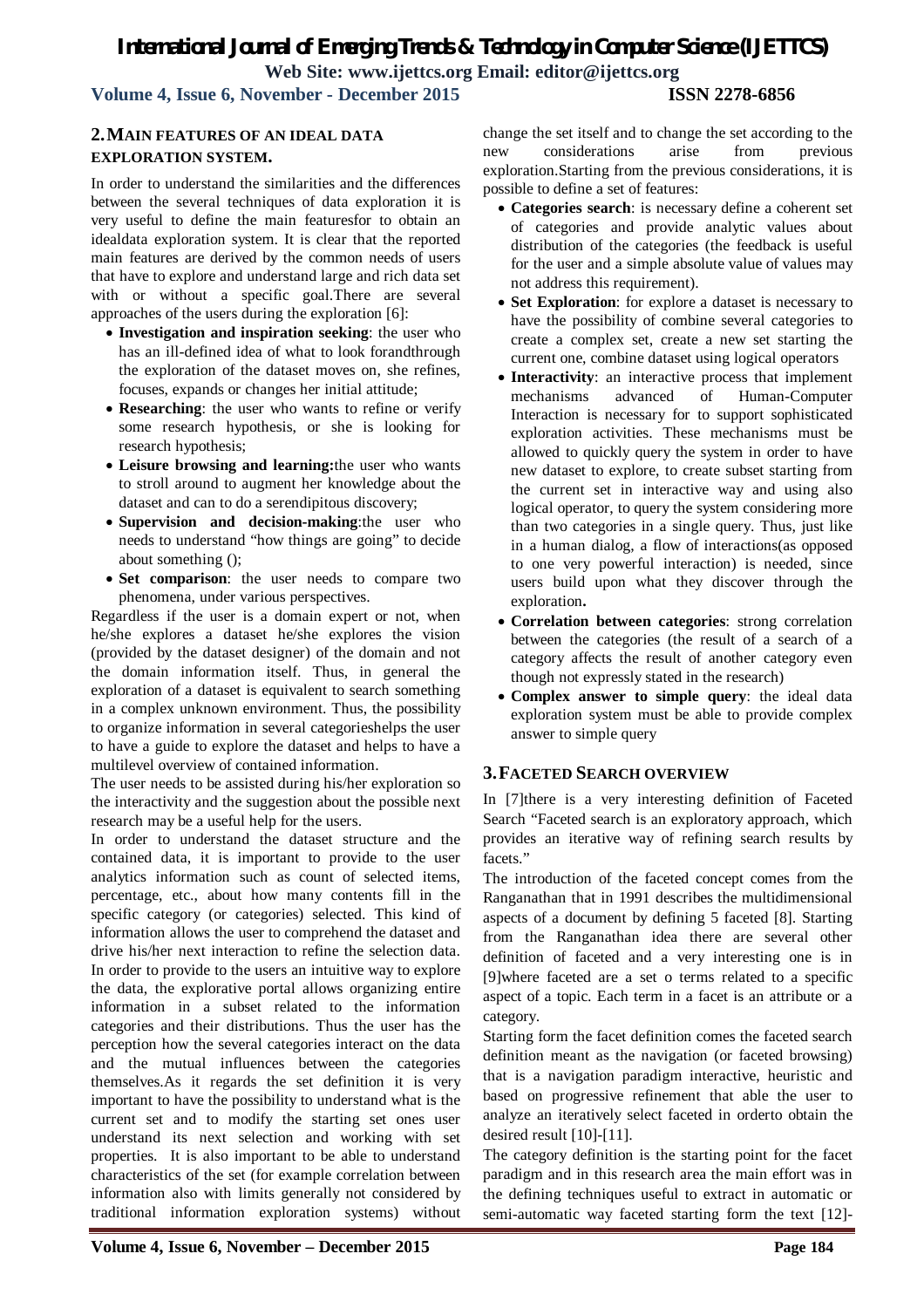### **Volume 4, Issue 6, November - December 2015 ISSN 2278-6856**

#### [13].

Another approach to the facet management is the Dynamic Category Sets: using this approachthe results of a search is not only one value but also a set of possible value related to the user search and the user will select the value of interest. The set of values presented to the user are related to a specific taxonomy that link together the terms in the facet taxonomy and a list of possible synonymous useful to solve the vocabulary problem. The faceted search has, as output, not only the categories in the facet but also all the categories in the taxonomy.

In addition to the first idea of Dynamic Category Sets there is the use of Word Net in order to define, using synonymous, hyponyms,etc., network edge useful to the user in order to refine its research.

An important aspect of the facet search is the possibility to put in correlation several faceted. A possibility, expressed in [15] is the use of auser interface where the main element is a bi-dimensional graph that helps user to understand the data distribution in the two dimensions, their correlation and the data intensity. Using mouse over it is possible to obtain the contents.

#### **4.DATA MINING OVERVIEW**

The process of analyzing plain dataset including the research and the extraction patterns, the data explorationis known by many names in different environments (knowledge extraction, information discovery, information retrieval, etc.). The Knowledge Discovery in Databases (KDD) indicates the entire process of knowledge discovery from data of databases. Data Mining (DM) is a particular step in the process: the application of specific algorithms for extracting patterns. It, along with the other steps in the KDD process, such as the preparation, selection, data cleaning, storage of previously acquired knowledge, the interpretation of results, ensure and guarantee that extracted knowledge is actually valid.

In the research panorama there are many definitions for DM, in [16]"Data mining involves discovering interesting and potentially useful patterns of different types, such as associations, summaries, rules, changes, outliers, and significant structures". Commonly, data mining and knowledge discovery in database (or KDD) are frequently treated as synonyms, for example in [17] "Data mining popularly known as Knowledge discovery in databases (KDD) is a collection of exploration techniques based on advanced analytical methods and tools for the nontrivial extraction of implicit, previously unknown and potentially useful information from databases". Although some scientists consider data mining to be an integral step in the knowledge discovery process "Data Mining is the extraction of hidden predictive information from large databases; it is a powerful technology with great potential to help organizations focus on the most important information in their data warehouses"[18]and another "Data Mining is a collection of techniques for efficient

automated discovery of previously unknown, valid, novel, useful and understandable patterns in large databases. The patterns must be actionable so they may be used in an enterprise's decision making"[17].

#### **4.1 Data Mining Techniques and Applications**

DM techniques comprise three components: a model, a preference criterion, and a search algorithm. The most common model functions in current data mining techniques include classification, clustering, regression, sequence and link analysis and dependency modeling. Model representation determines both the flexibility of the model for representing the underlying data and the interpretability of the model human terms. This includes decision trees and rules, linear and nonlinear models, example-based techniques such as NN-rule and case-based reasoning, probabilistic graphical dependency models (e.g., Bayesian network) and relational attribute models. The preference criterion is used to determine, depending on the underlying data set, which model to use for mining, by associating some measure of goodness with the model functions. It tries to avoid over fitting of the underlying data or generating a model function with a large number of degrees of freedom. Finally, once the model and the preference criterion are selected, specification of the search algorithm is defined in terms of these along with the given data [19].

Data mining tasks can broadly be classified into two categories: predictive or supervised and descriptive or unsupervised. The predictive techniques learn from the current data in order to make predictions about the behavior of new datasets. On the other hand, the descriptive techniques provide a summary of the data [16]. The techniques can find novel patterns that may assist an enterprise in understanding the business better and in forecasting [17]. Many data mining techniques are closely related to some of the machine learning techniques that have been developed over the last 50 years. Others are related to techniques that have been developed in statistics, sometimes called exploratory data analysis. These techniques were developed some time ago and were designed to deal with a limited amount of data. The techniques have now been modified to deal with large amounts of data. Yet other techniques are relatively new, for example Web data mining [17].A possible list of Data Mining Techniques is [20]:

#### **Classification**

- Decision Tree based Methods
- Rule-based Methods
- Memory based reasoning
- Neural Networks
- $\triangleright$  Genetic Algorithms
- Naïve Bayes and Bayesian Belief Networks
- Support Vector Machines
- **Clustering**
- **Association Rules**
- **Sequential Patterns**
- **Regression**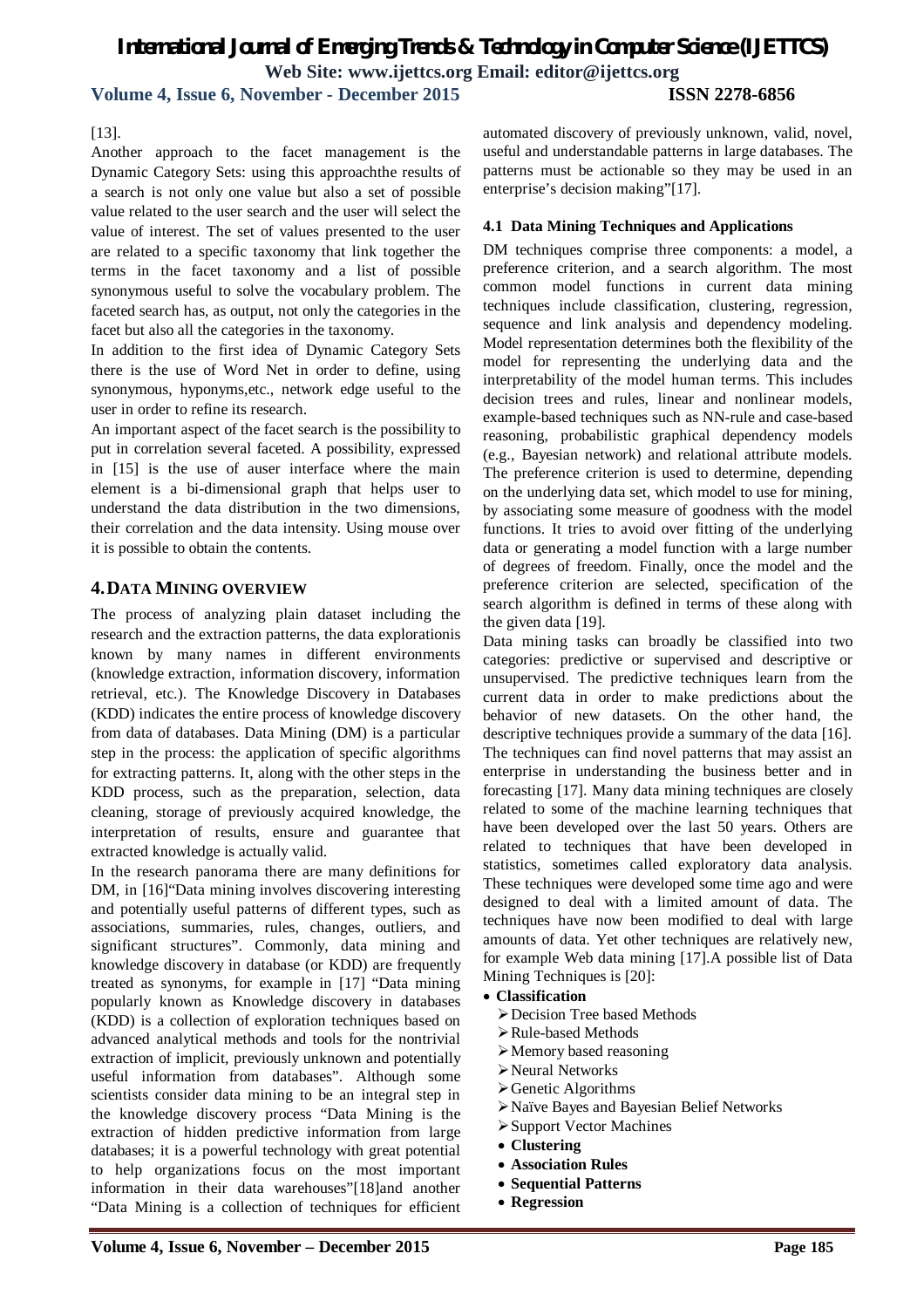**Volume 4, Issue 6, November - December 2015 ISSN 2278-6856**

**Deviation Detection** 

#### **Below a brief description of this techniques:**

- **Classification**:given a collection of records (training set) where each record contains a set of attributes, one of the attributesis the class; find a model for class attribute as a function of the values of other attributes.Below a list of the methods of classification:
	- Decision Tree based Methods
	- Rule-based Methods
	- Memory based reasoning
	- Neural Networks
	- $\triangleright$  Genetic Algorithms
	- Naïve Bayes and Bayesian Belief Networks
	- **≻ Support Vector Machines**
	- **Clustering**:is a technique to group the similar data into a cluster and dissimilar data into different clusters[21].
	- **Association rules**:a pattern is discovered based on a relationship of a particular item on other items in the same transaction[22].
	- **Sequential Patterns**: finds statistically relevant patterns between data examples where the values are delivered in a sequence.
	- **Regression**: the regression functions are used to determine the relationship between the dependent variable (target field) and one or more independent variables.
	- **Deviation Detection**: aims to identify any outliers in the data.

The four areas that contributed to the growth of data mining in its current form are Artificial Intelligence, Machine Learning, Statistics Databases [18]. Data Mining is being used for a wide variety of applications. Below a list of Data Mining current trends and applications [17]- [18]: Prediction and Description (e.g., Election Campaign), Relationship Marketing, Customer Profiling, Customer Segmentation, Outliers Identification and Detecting Fraud, Website Design and Promotion, Web Content Mining, Social Media, Surveillance.Data mining allows you to do many types of data processing and to provide a solution to several classes of problems. Here we summarize the main functions of data mining.Data Mining allows you to attribute importance to the attributes, that is identifies the attributes that are most important in predicting a target attribute (attribute importance); assigns items to discrete classes and predicts the class to which an item belongs (classification); approximates and forecasts continuous values (regression).

These functions belong to the category of supervised learning of data mining. Supervised learning is also known as directed learning. Directed data mining attempts to explain the behavior of the target as a function of a set of independent attributes or predictors. As part of unsupervised learning, data mining have the following functions: Identifies items (outliers) that do not satisfy the characteristics of "normal" data (anomaly detection); finds items that tend to co-occur in the data and specifies the

rules that govern their co-occurrence (association rules); Finds natural groupings in the data (clustering); creates new attributes (features) using linear combinations of the original attribute (feature extraction).

#### **5.SEARCH PARADIGMOVERVIEW**

Exploratory Data Analysis, or EDA for short, is a term coined by John W.Tukey in the book "Exploratory Data Analysis" in 1977 [24]. In contrast to statistical approaches aimed at testing specific hypotheses, Exploratory Data Analysis (EDA) is a quantitative tradition that seeks to help researchers understand data when little or no statistical hypotheses exist, or when specific hypotheses exist but supplemental representations are needed to ensure the interpretability of statistical results. In this way, EDA seeks to answer the broad scientific questions of "what is going on here" and "how might I be fooled by my statistical results" [25].

In 2006, Marchionini [1] postulate the idea of Exploratory Search as a model in which the user learns and investigates information after a first step of Lookup. Exploratory Search, as Marchionini state, is similar to learn search activity and social searching where people use the same strategy for locating, comparing and assessing results. In exploratory search people usually submit a tentative query to get them near relevant documents then explore the environment to better understand how to exploit it, selectively seeking and passively obtaining cues about where their next steps lie. Exploratory search can be considered a specialization of information exploration, a broader class of activities where new information is sought in a defined conceptual area; exploratory data analysis is another example of an information exploration activity. Exploratory search systems (ESSs) capitalize on new technological capabilities and interface paradigms that facilitate an increased level of interaction with search systems. Examples of ESSs include information visualization systems, document clustering and browsing systems, and intelligent content summarization systems. ESSs go beyond returning a single document or answer in response to a query, and instead aim to instigate significant cognitive change through learning and improved understanding [26].

More recently, the research comes back with a new paradigm for access to rich data set, Exploratory Computing. Using this new paradigm, have been developed some Exploratory Portal in several field of interest (archeology, tourism, education, etc. [2]-[3]-[4]). The Exploratory Computing approach as explained in [5] and in its manifesto [6] allows users to investigate of complex dataset composed of rich information. The user can interact with the data and can discover information features that he/she didn't see at a first lookup. The innovation of the Exploratory Computing has several features such as serendipitous discovery, at-a-glance understanding, niche finding, raise of interest, sensemaking.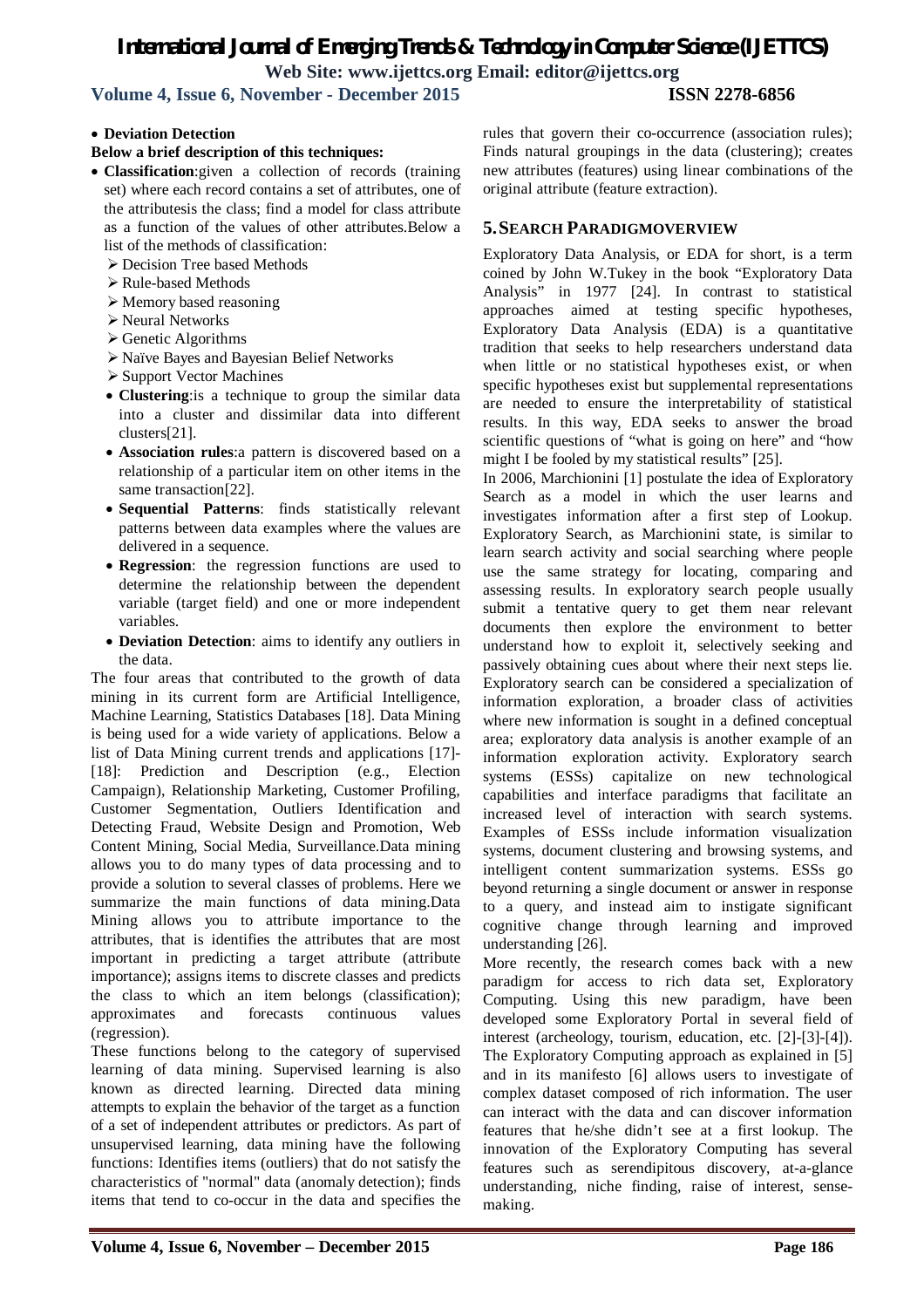**Volume 4, Issue 6, November - December 2015 ISSN 2278-6856**

### **6.DISCUSSION**

This analysisallows us to take some consideration about these techniques.The identification of the main features of an ideal data exploration system in the techniques of faceted search and data miningcomes from the analysis of the literature and the use of the related systems. A comparison between facet search and data mining is in table1:

| <b>Main features</b><br>of an ideal data<br>exploration system | Faceted<br>Search | Data<br><b>Mining</b> |
|----------------------------------------------------------------|-------------------|-----------------------|
| Categories search                                              | yes               | yes                   |
| Set Exploration                                                | no                | yes                   |
| Interactive process                                            | no                | no                    |
| Investigation and<br>inspiration seeking                       | yes               | no                    |
| Leisure browsing and<br>learning (serendipity)                 | no                | no                    |
| Supervision and<br>decision-making                             | yes               | yes                   |
| Set Comparison                                                 | yes <sup>1</sup>  | yes                   |
| Correlation<br>between categories                              | no                | yes                   |
| Complex answer<br>to simple query                              | no                | yes                   |

**Table 1:** Comparison between techniques

From the above comparison, we can see that each technique has several features but not all. To achieve an effective interactive data exploration is needed the use of multiple techniques together through a skillful combination of them. However, the major limitation is in the taxonomies: in the existing systems [5,7] the taxonomies are still created manually by domain experts and this is not good for time consuming and high labor cost.A method to automate the creation of taxonomies is necessary.

#### **7.CONCLUSIONS**

In this paper we compare the techniques of data exploration: data mining and faceted search. This analysisallows us to take some important consideration about this research field.We have identified the mainfeatures for an ideal data exploration systemthat allows the user to have a new and more interesting navigational experience and we have highlighted what techniques meet these main featuresand also hypothesized a new requirement, the use of ontologies, to obtain better

results from a data exploration.In the next step of our research we plain to make a more deep comparison using existing systems made up by faceted search approach and Data mining approach. Also, a method to automate the creation of taxonomies is necessary. Another aspect to investigate is the use of a knowledge base (ontology) for to support the taxonomies: that would can improve understanding of the domain at inexpert users. The use of ontologies, that provide terms for describing our knowledge about the domain, allows us to obtain better results from a data exploration.

### **References**

- [1] G. Marchionini, "Exploratory search: from finding to understanding," Commun. ACM, vol. 49, no. 4, p. 41, 2006.
- [2] N. Di Blas, A. Fiore, L. Mainetti, P. Paolini, R. Vergallo (2014). A Portal of Educational Resources: Providing Evidence for Matching Pedagogy with Technology. In: Research in Learning Technology, vol. 22, 2014, May 2014, p. 1-26, ISSN: 2156-7069. UK: Co-Action Publishing)
- [3] N. Di Blas, P. Paolini, L. Spagnolo (2012). Policultura Portal: 15.000 Students Tell their Stories about Cultural Heritage. In N. Proctor and R. Cherry (Eds.), Museums and the Web 2012. Selected Papers from an International Conference. Archives &Museum Informatics
- [4] L. Spagnolo, D. Bolchini, P. Paolini, N. Di Blas (2010). Beyond Findability: Search-Enhanced Information Architecture for Content-Intensive RIAs. Journal of Information Architecture, volume 2 issue 1, 19-36
- [5] Paolini, P., & Di Blas, N. (2014, October). Exploratory portals: The need for a new generation. In Data Science and Advanced Analytics(DSAA), 2014 International Conference on (pp. 581-586). IEEE.
- [6] Di Blas, N., Mazuran, M., Paolini, P., Quintarelli, E., &Tanca, L. (2014, October). Exploratorycomputing: a draftManifesto. In Data Science and AdvancedAnalytics (DSAA), 2014 International Conferenceon (pp. 577-580). IEEE.
- [7] BifanWei, Jun Liu, QinghuaZheng, Wei Zhang, Xiaoyu Fu, and Boqin Feng. 2013. A survey of facetedsearch. J. Web Eng. 12, 1-2 (February 2013), 41-64
- [8] Ranganatan, S.R. Elements of libraryclassification (1st ed). 1991, Bombay, New York: South Asia Books. 168p.
- [9] Spiteri, L. A simplifiedModelforFacetAnalysis. CanadianJournal of Information and Library Science, 2008. 23(1-2) p.1-30
- [10]Ben-Yitzhak, O., et al., Beyondbasicfacetedsearch, in Proceedings of theinternationalconferenceon Web search and web data mining. 2008, ACM: Palo Alto, California, USA. p. 33- 44.